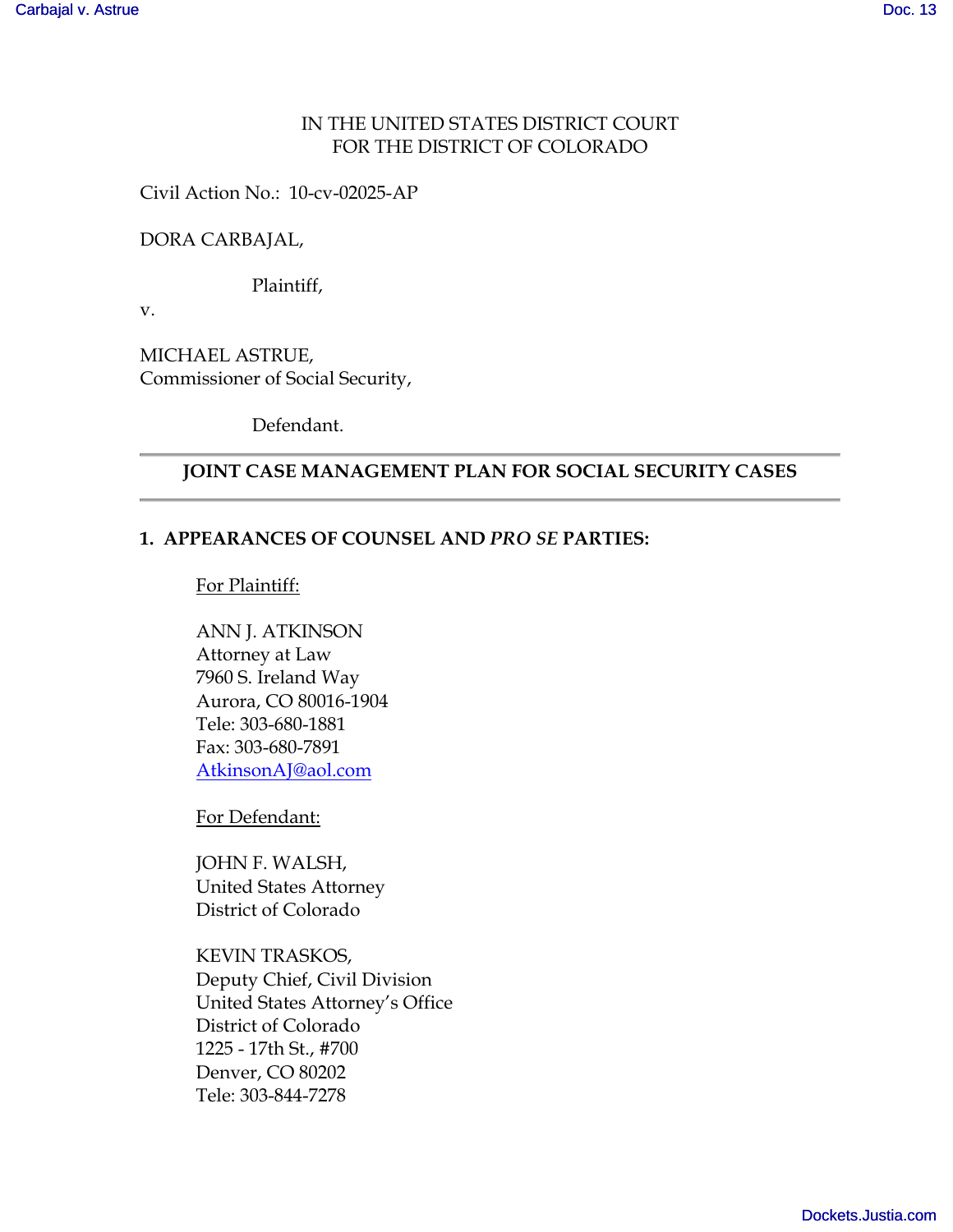Fax: 303-844-0770 Kevin.traskos@usdoj.gov

 ANTHONY NAVARRO, Special Assistant U.S. Attorney 1001 17th Street Denver, CO 80202 303-844-7278 anthony.navarro@ssa.gov

#### **2. STATEMENT OF LEGAL BASIS FOR SUBJECT MATTER JURISDICTION**

The Court has jurisdiction based on section 205(g) of the Social Security Act, 42 U.S.C. 405(g).

## **3. DATES OF FILING OF RELEVANT PLEADINGS**

- **A. Date Complaint was filed:** August 23, 2010
- **B. Date Complaint was served on U.S. Attorney's office:** September 2, 2010.

**C. Date Answer and Administrative Record were filed:** October 26, 2010.

#### **4. STATEMENT REGARDING THE ADEQUACY OF THE RECORD:**

The Administrative Record appears to be complete.

# **5. STATEMENT REGARDING ADDITIONAL EVIDENCE**

The parties do not anticipate submitting additional evidence.

## **6. STATEMENT REGARDING WHETHER THIS CASE RAISES UNUSUAL CLAIMS OR DEFENSES**.

There are no unusual claims or defenses in this case.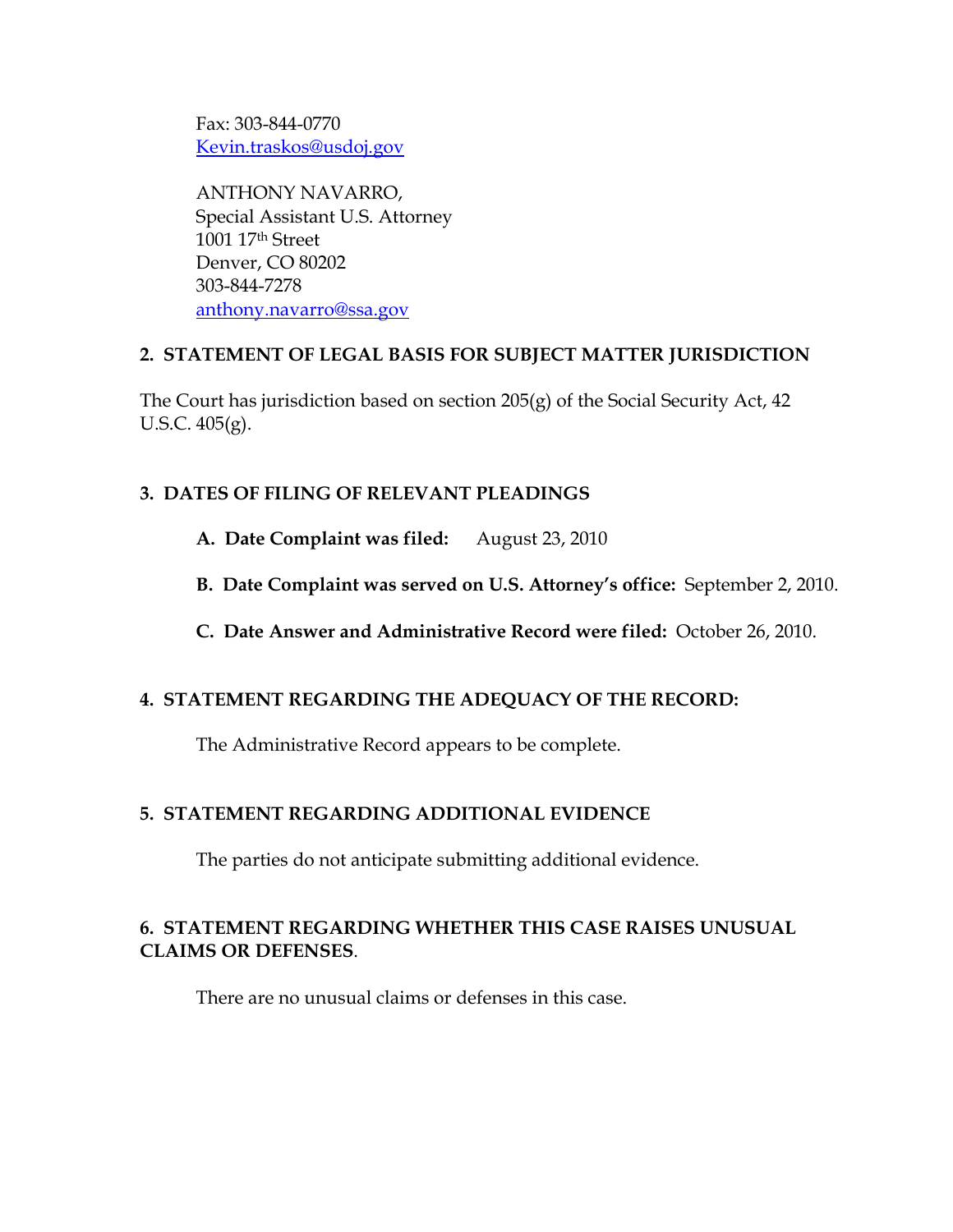#### **7. OTHER MATTERS**

There are no other matters to bring to the Court's attention.

#### **8. BRIEFING SCHEDULE**

| <b>Plaintiff's Opening Brief due:</b><br>A. | December 27, 2010 |
|---------------------------------------------|-------------------|
|---------------------------------------------|-------------------|

- **B. Defendant's Response Brief due:** January 26, 2011
- **C. Plaintiff's Reply Brief (if any) due:** February 10, 2011

## **9. STATEMENTS REGARDING ORAL ARGUMENT**

## **A. Plaintiff's statement**:

Plaintiff does not request oral argument.

## **B. Defendant's statement**

Defendant does not request oral argument.

# **10. CONSENT TO EXERCISE OF JURISDICTION BY MAGISTRATE JUDGE**

 **A. ( ) All parties have consented to the exercise of jurisdiction by a United States Magistrate Judge.** 

 **B. ( X ) All parties have NOT consented to the exercise of jurisdiction of a United States Magistrate Judge.**

# **11. OTHER MATTERS**

THE PARTIES FILING MOTIONS FOR EXTENSION OF TIME OR CONTINUANCES MUST COMPLY WITH D.C.COLO.LCivR 7.1(C) BY SUBMITTING PROOF THAT A COPY OF THE MOTION HAS BEEN SERVED UPON THE MOVING ATTORNEY'S CLIENT, ALL ATTORNEY'S OF RECORD, AND ALL *PRO SE* PARTIES.